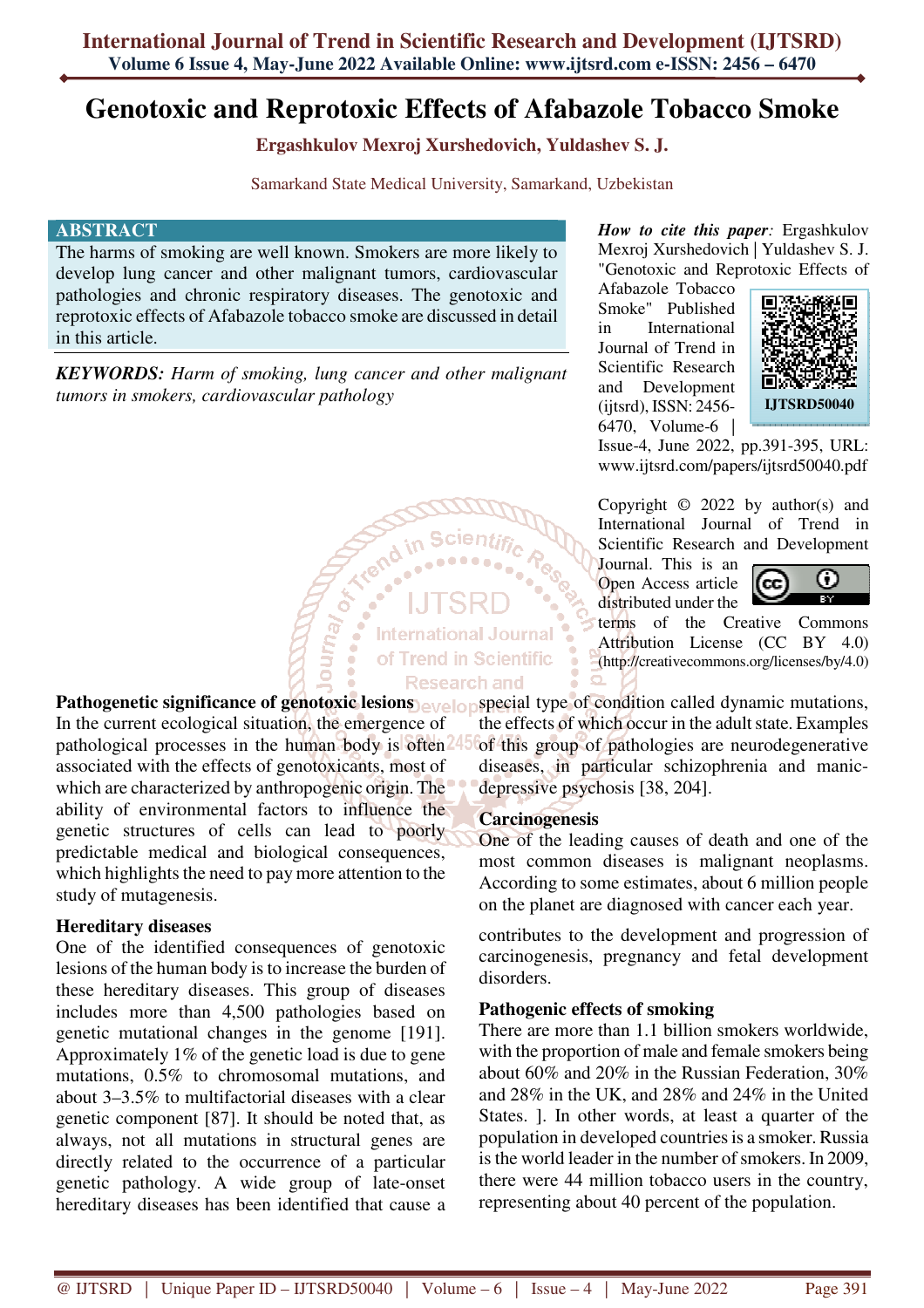### **The genotoxic potential of smoking**

The ability of tobacco smoke to have a genotoxic effect on the human body is unquestionable, it contains more than 4,000 chemical compounds, at least 250 of which are dangerous to health and more than 50 have mutagenic properties [120, 188] 234] polycyclic aromatic hydrocarbons (PAH), a. as well as N-nitrosamines; Aromatic amines and aldehydes in the solid and gaseous phases of cigarette smoke. [200]

Effects of smoking on pregnancy and reproductive development

The first report on the negative effects of tobacco smoke on pregnancy and offspring was published more than 50 years ago [196]. To date, an impressive amount of data has been collected from experimental studies on this issue, as well as from clinical and epidemiological observations.

### **Experimental observations**

Before directly reviewing the results of experimental studies evaluating the effects of smoking on embryonic or fetal development, attention should be paid to the suitability of the conditions for modeling the effects of smoking on the body. experience. Many studies only study individual components common in tobacco smoke - nicotine, PAH, carbon monoxide (CO), or using tobacco smoke condensate as an object of study [79]. The prevalence of these approaches is explained by the simplicity of modeling in the experiment, but they lose the main thing  $\epsilon$  the complexity of the effects of different tobacco combustion products and the way it enters the body. In this regard, the results of such studies are not taken into account in considering this case.

## **Epidemiological and clinical observations**

Despite the various difficulties encountered in attempting to determine the cause-and-effect relationship between the effects of tobacco smoke on the mother's body and the presence of pathologies in the newborn, numerous epidemiological and clinical observations suggest active and / or genotoxic and reprotoxic effects of tobacco smoke 'reveals the secret. passive smoking. They are listed in the relevant meta-comments [79, 119, 194].

## **Prevention of genotoxic and teratogenic effects**

Factors that have genotoxic and teratogenic effects are common in the human environment. Their effects on pregnant women lead to defects in physical and mental development in the postpartum period [139]. The impossibility of completely eliminating contact with potentially toxic xenobiotics of the environment actualizes the task of finding compounds with antigenotoxic (antimutagenic) and antiteratogenic

properties and ways to use them to prevent various pathologies.

#### **Mechanisms of teratogenesis**

In a broad sense, teratogenesis refers to the occurrence of morphological, metabolic, and functional disorders that occur during intrauterine development. The main role in their emergence is played by factors of exogenous / endogenous origin infectious diseases, ionizing radiation, co-morbidities and bad habits of the pregnant woman, industrial and domestic pollutants, as well as some medicinal substances.

### **Genotoxic mechanisms of teratogenesis**

Comparative analysis of genotoxic cross-linking; and> the teratogenic activity of xenobiotics appears to be one of the most effective ways to determine the role of genetic damage in reproductive toxicity.

### **Genotoxic and reprotoxic effects of tobacco smoke Harmful effect on DNA**

The evaluation was carried out according to the methodological recommendations of A.D. Durnev by the method of alkali gel electrophoresis of individual cells ("DNA comet" method). and others (2006) [18], in the head and body tissues of the placenta and embryo.

In the placental cells of animals in the control group, the rate of spontaneous DNA damage, estimated at  $%$ of "tail DNA", was  $2.2 \pm 0.2\%$ . In the cells of the head and body of the embryo, the index was  $2.8 \pm 0.6$ and  $3.6 \pm 0.9$ , respectively. The use of cyclophosphamide in animals in the positive control group resulted in a statistically significant increase in DNA damage in placental cells  $(23.7 \pm 3.1\%$  "tail" DNA") and embryonic cells  $(16.0 \pm 3.8\%$  "DNA"). tail ").

The data presented are similar to the negative and positive control results previously established in O.V.'s dissertation research. Shreder (2008).

A statistically significant increase in placental DNA damage in animals exposed to tobacco smoke was found to be  $14.9 \pm 2.9\%$  of "tail DNA". Similarly, smoking in animals resulted in a 4.2-fold  $(11.6 \pm$ 0.9% "tail DNA") and 3.4-fold  $(12.4 \pm 1.5\%$  "tail DNA") increase in DNA damage in embryonic head and body cells. came "), respectively. Increased DNA damage under the influence of tobacco smoke or tobacco combustion products has been previously reported, but this is the first time it has been reported in placental and embryonic tissues.

In estimating the percentage of apoptotic DNA comets in the embryonic tissues of animals in the control group, this figure was  $3.0 \pm 1.2$ ,  $1.1 \pm 0.2$ , and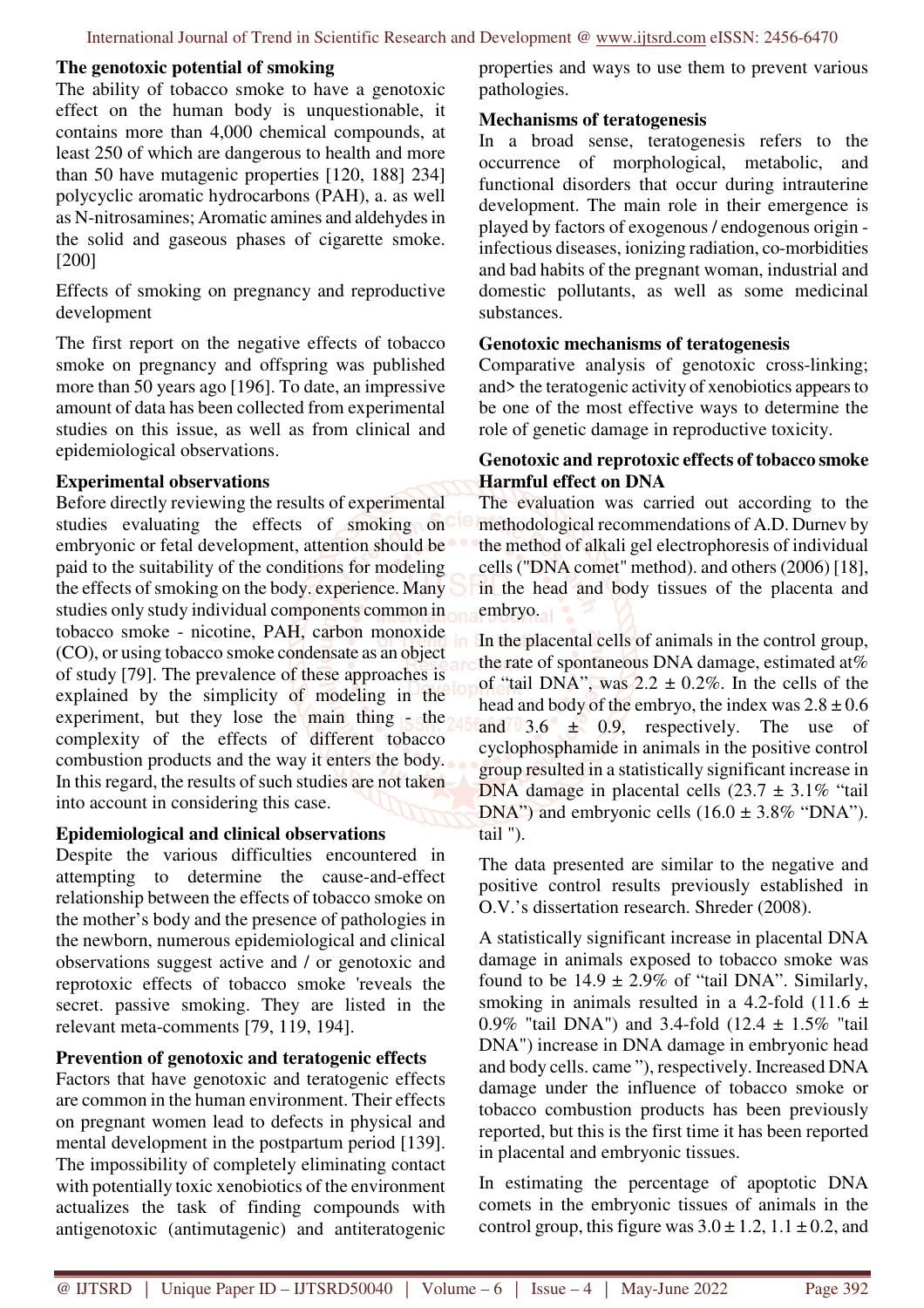$1.9 \pm 0.8\%$ , respectively, in satellite, head, and trunk cells. formed. embryo. After the introduction of cyclophosphamide into placenta and embryonic cells, the proportion of apoptotic DNA comets increased to  $40.3 \pm 3.4$  and  $8.5 \pm 3.6\%$ , respectively. Significant increases in the level of apoptotic DNA comets in animals exposed to smoking were observed in all studied samples: up to  $21.8 \pm 6.4\%$  in the placenta, up to  $10.9 \pm 3.0\%$  in the head, and  $11.7 \pm 3.3\%$  each. in the body of the embryo.

Examples of DNA damage detected by the DNA comet method and apoptotic DNA comet are shown.

The data obtained prove the ability of tobacco smoke to destroy DNA in satellite cells and rat embryos.

## **Afobazole is a characteristic of pharmacological properties**

Selective anxiolytic afobazole (2- [2- (morpholino) ethyltio]] -5-ethoxybenzimidazole hydrochloride with broad-spectrum cytoprotective effect was developed under the guidance of the VV Zakusov Research Institute of Pharmacology of the Russian Academy of Medical Sciences. Academician S. B. Seredenin. Extensive research has been conducted at the Pharmacological Research Institute named after

## **Evaluation of the genotoxic effects of tobacco smoke**

## **DNA comet method**

The study of the effect of afobazole on DNA damage caused by tobacco smoke was performed by the method of DNA comets in the alkaline version in placenta and embryonic cells. To this end, the method was first used in the works of O.V. Schroeder and coauthors (2008-2009) worked in the Laboratory of Drug Toxicology of the Pharmacological Research Institute. V. V. Zakusova RAMS.

# **Description of the method**

The experiments were performed according to methodological recommendations [18].

On the 13th day of gestation, 30 minutes after the smoking process, the animals were excluded from the experiment with dislocation of the cervical spine [30]. After autopsy, 4 placentas and 4 embryos were obtained from each woman, each divided into head and trunk (excluding embryos from the positive control group). The obtained material was placed in test tubes containing 1 mL of cooled phosphate-buffer saline solution containing 20 mM EDTA-Na2 and  $10\%$  DMSO,  $pH = 7.4$ , intended for cell suspension. After that, the embryonic tissue and placenta were pulverized with a glass rod to obtain cell suspension. After 5 min, after precipitation of large tissue fragments, 60 µl of cell suspension was obtained from each tube, 240 µl 1% low-solubility type 4 agarose

(0000099222), trying not to trap tissue debris. placed in eppendorfs with agarose gel prepared using. , "PB Rapgeas, Spain), preheated in a thermoblock at  $t = 42$ ° C. Subsequently, the contents of the eppendorphs were re-suspended 7 times with an automatic pipette and applied to a pre-prepared type 1 agarose using type 1 universal agarose (29637,). . DiaeM, Spain) and gel slides heated to  $t = 40-50$  ° C were covered with a coating and placed on ice for 1 min.

After the agarose had solidified (1-2 min.), The lid slips were carefully removed from the micropreparations obtained and placed in the Schifferdijker cuvette.Then the room was darkened and subsequent manipulations were performed only under yellow light. Working lysis solution (10 mM Tris-HCL (3600C201, Helicon, Russia) [pH 10], 2.5 MNaCL (4103520801, Helicon, Russia), 100 mM EDTA-Na2 1% Triton X-100 (00240078, SpaRSge)) , 10% DMSO), cover the slides with micropreparations and incubate at 4 ° C for at least 1 h.

After the lysis solution is removed, the micropreparations are washed with distilled water4 and placed back in the chamber with a rough surface for horizontal electrophoresis and filled with the working solution. electrophoresis, covering the slides 2-3 mm: 300 niM NaOH (7609300/02/098; DiaeM, Germany), G hM EDTA-Na2, pH> 13 and left for 20 minutes. Electrophoresis was performed for 20 minutes; 1. At a field strength of V / cm and a current of  $\sim$  300 mA. After graduation; During electrophoresis, the micropreparation slides were carefully removed with tweezers, dried with filter paper, placed in Schifferdijker cuvettes, and fixed in a 70% ethanol solution for 15–20 min. After drying, the ethanol solution (1-2 hours) was stained with SYBR Green I (1: 10000 in TE buffer) (689961 Invitrogen, USA) for 20 minutes in a dark room. The dye was applied to the micropreparations in an amount of 200 µl. The obtained micropreparations were analyzed using a high-resolution digital camera (VEC-335, EVS, Russia) at a magnification of \* 200 using a Mikmed-2 12T epifluorescent microscope (Lomo, Russia). Digital images of DNA damage in the form of comets were analyzed using the GASP v program. 1.2.2.

At least 100 DNA comets were analyzed from each sample of the placenta, head, and body of the embryo. The percentage of "tail DNA" (% "tail DNA") of DNA comets was used as an indicator of DNA damage. DNA comets with a "tail DNA" index of more than 50% were separated as a separate category, as a rule, common tail and almost headless DNA comets classified as apoptotic were isolated and their percentage was calculated visually.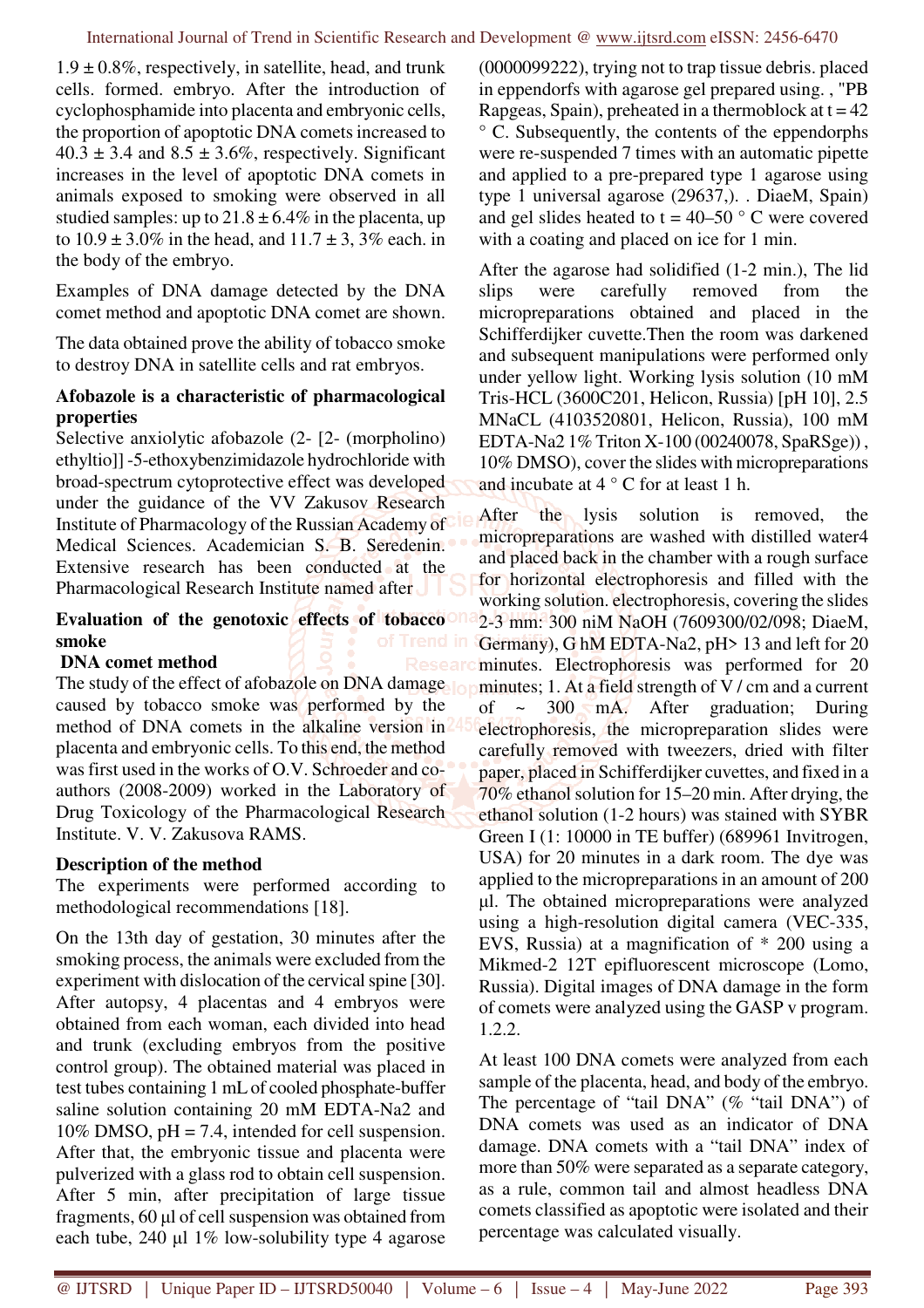**To study the reprotoxic effects of tobacco smoke**  In this study, the general principles and methods of embryotoxicity analysis, the study of prenatal and postnatal development of rats were carried out in accordance with the requirements of methodological recommendations for assessing the teratogenic activity of pharmacological substances. [19, 36].

## **Evaluation of embryotoxic effects**

The general condition and behavior of the animals were observed during the study. Rats were weaned on days 1, 7, 14, and 20 of gestation.

The animals were excluded from the experiment with dislocation of the cervical spine on the 20th day of gestation. After the opening of the abdomen, the condition of the female genitals was examined: the number of yellow bodies in the ovaries; in the uterus, the number of living and dead fetuses, as well as the sites of implantation and resorption. embryos. Based on the data obtained, the post-implantation mortality rate of the embryos was calculated (the difference between the number of implantation sites and the living fetus refers to the number of implantation sites assumed to be 100%).

Fetal weight (g) was determined, cranio-caudal size (cm) was measured, and external macroscopic examination of the fetus was performed to detect visible developmental abnormalities, as well as the presence of hyperemia, bleeding, and hematomas. Subsequently, the status and presence of abnormalities in the development of internal organs in some fetuses were examined using the Wilson microanatomical method.

Another part of the fetus was fixed in 960 ethanol, stained with alizarin and alcia blue to assess the condition of bone and cartilage tissue by the Peters method. Anomalies in connective tissue development were noted, and the average number of ossification points1 of individual skeletal bones and different skeletal bones (skull, sternum, pelvis, spine, limbs) was calculated. Separately, the formation of bone tissue in the cranial region, the condition of the brain sutures, and the fontanelles were assessed.

Effects of afobazole on genotoxic and reprotoxic effects of tobacco smoke

## **DNA-damaging modification using afobazole**

Afobazole at a dose of 1 mg / kg in female rats significantly reduced DNA damage caused by tobacco smoke in both the placenta and head and body cells when the animals were excluded from the experiment on the 13th day of gestation. from embryos. However, in embryonic tissues,% of DNA in the tail was reduced to negative control values: in embryonic head cells -  $3.7 \pm 0.7$  compared to the

control 2.8  $\pm$  0.6; in body cells - 4.1  $\pm$  1.0, in controlled  $3.6 \pm 0.9$ . DNA damage caused by tobacco smoke in placental cells was significantly reduced by 2.9 times under the influence of afobazole.

### **REFERENCES**:

- [1] Abramchenko, V. V. Pregnancy and high-risk childbirth [Text] / V. V. Abramchenko.-M.: MPA., 2009.-400 p.
- [2] Alekperov, U.K. Antimutagenesis. Theoretical and practical aspects [Text] 7U. K. Alekperov;.- Mi: Nauka, 1984. - P. 100.
- [3] Anisimov, V.N., Aging and carcinogenesis1 [Tskst] / V. 1-1. Anisimov // Achievements of gerontology. - 2002. - Issue 10. -Pages 99-925.
- [4] Bochkov, N.P. Medical genetic counseling on mutagenic and teratogenic effects, [Text] / N. P. Bochkov, T. A. Roslova, I; I. Yakushina // Medical genetics; - 2009. - No 1. - S. - 3-8.
- [5] Bochkov, N.P.Human Heredity and Environmental Mutagens [Text] / N. P. Bochkov, A. N-Chebotarev. -Mi: Medicine; 1989. - 272 p.

[6] Burlev, V. A. Regulation of angiogenesis of pregnancy (literature review) [Text] / V. A. Burlev, 3. S. Zaidieva, N; A. Ilyasova // Reproductive problems. -2008. -T.14j # 3. - BILAN. 18-22.

- [7] Viglinskaya, A.O. Bioavailability of new \* selective anxiolytic afobazole in rats [Text] / A. A: Viglinskaya, G. B. Kolyvanov, A. A. Litvin, O. IO. Kravtsova, V.P. Zherdev, S.B. Seredenin // Bulletin of Experimental Biology and Medicine. - 2007. - V. 143, № 5.-S. 529-530.
- [8] Volodin, N. N. Perinatal neurology problems and solutions [Text] / N. N. Vblodin // Journal of Neurology and Psychiatry. - 2009. -T.. 109, 10i-son - S. 4-8. !
- [9] Gaynetdinova, D.; D. Genome instability in childhood patients cerebral palsy [Text] / D. D. Gainetdinova, V; V. Semenov, M; F. Ismagilov, I. A. Pakhalina, E. V. Kolochkova // Kaz: Med. Journal. - 2004; - No. 4. - P. 263- 268.
- [10] Ganshina, T.S. Effect of afobazole on cerebral blood supply in the hemorrhagic stroke model [Text] / T. S. Ganshina, I. N. Kurdyumov, A. I. Turilova, R; S. Mirzoyan, S. B. Seredenin // Chiq. and dagger, pharmacology. - 2009. - Issue 6. - P. 18-20 Gerasimenko, N. F. Regulation of legislation in the field of health